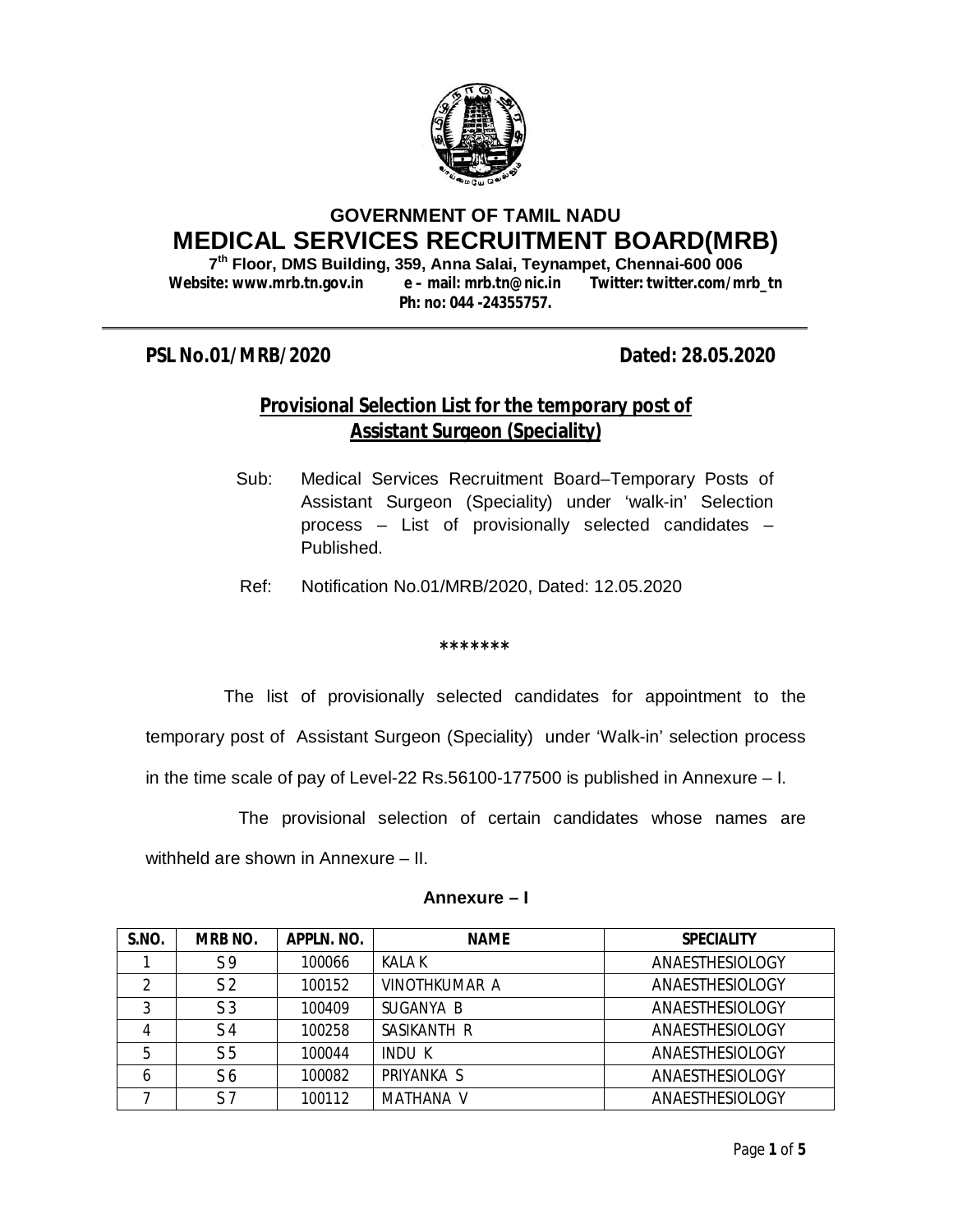| S.NO.                               | MRB NO.         | APPLN. NO. | <b>NAME</b>                                          | <b>SPECIALITY</b>                   |  |  |  |
|-------------------------------------|-----------------|------------|------------------------------------------------------|-------------------------------------|--|--|--|
| 8                                   | S8              | 100102     | Withheld **                                          | ANAESTHESIOLOGY                     |  |  |  |
| 9                                   | S 18            | 100013     | NARMATHA S                                           | ANAESTHESIOLOGY                     |  |  |  |
| 10                                  | S 14            | 100180     | SUVEETHA D                                           | ANAESTHESIOLOGY                     |  |  |  |
| 11                                  | S <sub>11</sub> | 100336     | <b>RAMANAN R</b>                                     | ANAESTHESIOLOGY                     |  |  |  |
| 12                                  | S 19            | 100199     | DHIVYA BC                                            | ANAESTHESIOLOGY                     |  |  |  |
| 13                                  | S <sub>13</sub> | 100330     | SURESH KUMAR K                                       | ANAESTHESIOLOGY                     |  |  |  |
| 14                                  | S <sub>15</sub> | 100262     | SMYRNA G                                             | ANAESTHESIOLOGY                     |  |  |  |
| 15                                  | S <sub>21</sub> | 100037     | MOHAMMED IRFAN M                                     | ANAESTHESIOLOGY                     |  |  |  |
| 16                                  | S <sub>35</sub> | 100257     | ARUNADEVI S                                          | ANAESTHESIOLOGY                     |  |  |  |
| 17                                  | S 32            | 100185     | SREEDEVI S                                           | ANAESTHESIOLOGY                     |  |  |  |
| 18                                  | S 24            | 100158     | PORTIA S                                             | ANAESTHESIOLOGY                     |  |  |  |
| 19                                  | S 34            | 100448     | THIRILOGA SUNDARY M                                  | ANAESTHESIOLOGY                     |  |  |  |
| 20                                  | S <sub>20</sub> | 100332     | <b>JOANNY BENJAMIN</b>                               | ANAESTHESIOLOGY                     |  |  |  |
| 21                                  | S 28            | 100343     | RONAKH R                                             | ANAESTHESIOLOGY                     |  |  |  |
| 22                                  | S 41            | 100319     | ARTHI G                                              | ANAESTHESIOLOGY                     |  |  |  |
| 23                                  | S 37            | 100070     | ASHWIN KUMAR V                                       | ANAESTHESIOLOGY                     |  |  |  |
| 24                                  | S <sub>30</sub> | 100288     | VIGNESHWARAN S                                       | ANAESTHESIOLOGY                     |  |  |  |
| 25                                  | S <sub>25</sub> | 100142     | Withheld **                                          | ANAESTHESIOLOGY                     |  |  |  |
| 26                                  | S 45            | 100429     | KARTHIKEYAN LAKSHMANAN                               | ANAESTHESIOLOGY                     |  |  |  |
| 27                                  | S 33            | 100058     | ANANDH P                                             | ANAESTHESIOLOGY                     |  |  |  |
| 28                                  | S <sub>36</sub> | 100207     | <b>GOPALAKRISHNAN P</b>                              | ANAESTHESIOLOGY                     |  |  |  |
| 29                                  | S 38            | 100186     | <b>IRSHAD B</b>                                      | ANAESTHESIOLOGY                     |  |  |  |
| 30                                  | S 58            | 100303     | NITHYA S                                             | ANAESTHESIOLOGY                     |  |  |  |
| 31                                  | S 53            | 100172     | Withheld **                                          | ANAESTHESIOLOGY                     |  |  |  |
| 32                                  | S <sub>39</sub> | 100145     | KANAGARAJ M                                          | ANAESTHESIOLOGY                     |  |  |  |
| 33                                  | S 40            | 100226     | ANAESTHESIOLOGY<br>RANJITHA N                        |                                     |  |  |  |
| 34                                  | S 44            | 100138     | MURSHID AHAMED A<br>ANAESTHESIOLOGY                  |                                     |  |  |  |
| 35                                  | S 46            | 100188     | YOGESHWARAN S<br>ANAESTHESIOLOGY                     |                                     |  |  |  |
| 36                                  | S 48            | 100279     | SWAMINATHAN VEERASAMY R<br>ANAESTHESIOLOGY           |                                     |  |  |  |
| 37                                  | S 54            | 100371     | PRASHANTH G                                          | <b>ANAESTHESIOLOGY</b>              |  |  |  |
| 38                                  | S <sub>52</sub> | 100062     | UMAMAGESHWARAN P<br>ANAESTHESIOLOGY                  |                                     |  |  |  |
| 39                                  | S <sub>23</sub> | 100083     | Withheld **<br>ANAESTHESIOLOGY                       |                                     |  |  |  |
| 40                                  | S <sub>51</sub> | 100148     | <b>BALU S</b>                                        | ANAESTHESIOLOGY                     |  |  |  |
| <b>OBSTETRICS &amp; GYNAECOLOGY</b> |                 |            |                                                      |                                     |  |  |  |
| 41                                  | S 63            | 100304     | JASMINE DEVA ARUL SELVI T                            | <b>OBSTETRICS &amp; GYNAECOLOGY</b> |  |  |  |
| 42                                  | S 68            | 100412     | KAVYA P                                              | <b>OBSTETRICS &amp; GYNAECOLOGY</b> |  |  |  |
| 43                                  | S <sub>65</sub> | 100080     | ANURADHA G                                           | <b>OBSTETRICS &amp; GYNAECOLOGY</b> |  |  |  |
| 44                                  | S <sub>62</sub> | 100151     | AISHWARYA A                                          | <b>OBSTETRICS &amp; GYNAECOLOGY</b> |  |  |  |
| 45                                  | S <sub>69</sub> | 100076     | ALAGANANDHA M<br><b>OBSTETRICS &amp; GYNAECOLOGY</b> |                                     |  |  |  |
| 46                                  | S 76            | 100007     | <b>OBSTETRICS &amp; GYNAECOLOGY</b><br>HARINI M      |                                     |  |  |  |
| 47                                  | S 74            | 100204     | Withheld **                                          | <b>OBSTETRICS &amp; GYNAECOLOGY</b> |  |  |  |
| 48                                  | S 66            | 100098     | JAYABHARATHI R                                       | <b>OBSTETRICS &amp; GYNAECOLOGY</b> |  |  |  |
| 49                                  | S 79            | 100253     | Withheld **<br><b>OBSTETRICS &amp; GYNAECOLOGY</b>   |                                     |  |  |  |
| 50                                  | S 77            | 100264     | SREE TEJA AMBE                                       | <b>OBSTETRICS &amp; GYNAECOLOGY</b> |  |  |  |
| 51                                  | S 86            | 100215     | <b>OBSTETRICS &amp; GYNAECOLOGY</b><br>KAVITHA R     |                                     |  |  |  |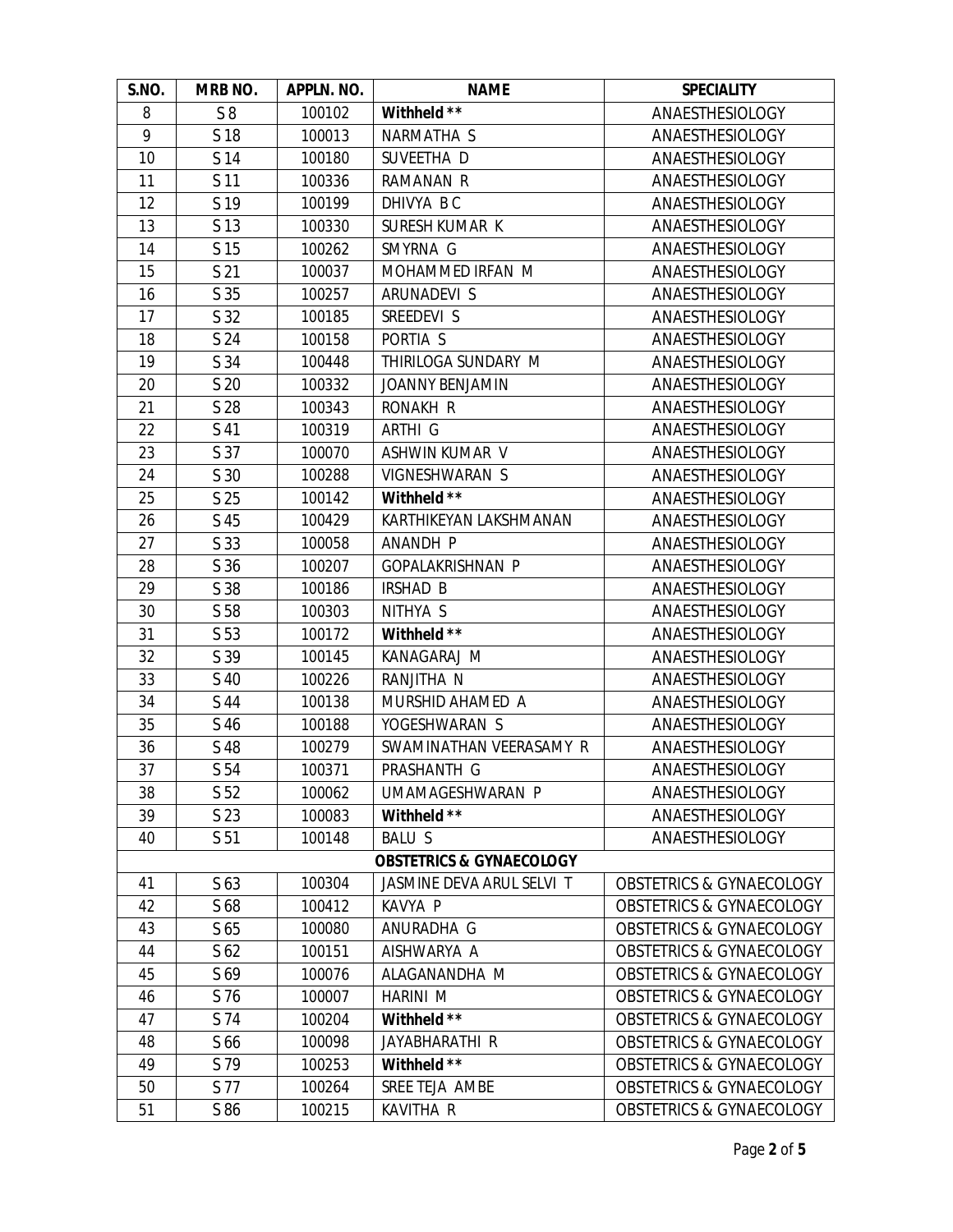| S.NO.                             | MRB NO. | APPLN. NO. | <b>NAME</b>                                            | <b>SPECIALITY</b>                   |  |
|-----------------------------------|---------|------------|--------------------------------------------------------|-------------------------------------|--|
| 52                                | S 83    | 100056     | Withheld **                                            | <b>OBSTETRICS &amp; GYNAECOLOGY</b> |  |
| 53                                | S 71    | 100240     | MADHANA S                                              | <b>OBSTETRICS &amp; GYNAECOLOGY</b> |  |
| 54                                | S 87    | 100228     | KANMANI M                                              | <b>OBSTETRICS &amp; GYNAECOLOGY</b> |  |
| 55                                | S 82    | 100452     | VIJAYALAKSHMI NAMBULA                                  | <b>OBSTETRICS &amp; GYNAECOLOGY</b> |  |
| 56                                | S 90    | 100097     | NITHYA PRIYA S                                         | <b>OBSTETRICS &amp; GYNAECOLOGY</b> |  |
| 57                                | S 75    | 100038     | PRATHIMA .A                                            | <b>OBSTETRICS &amp; GYNAECOLOGY</b> |  |
| 58                                | S 88    | 100267     | YASHILA PRITHIKA U                                     | <b>OBSTETRICS &amp; GYNAECOLOGY</b> |  |
| 59                                | S 92    | 100065     | KAVITHA S                                              | <b>OBSTETRICS &amp; GYNAECOLOGY</b> |  |
| 60                                | S 115   | 100061     | <b>FAHEEMA FARVIN N</b>                                | <b>OBSTETRICS &amp; GYNAECOLOGY</b> |  |
| 61                                | S 93    | 100163     | VIJAYALAKSHMI R                                        | <b>OBSTETRICS &amp; GYNAECOLOGY</b> |  |
| 62                                | S 80    | 100364     | <b>HARINI T</b>                                        | <b>OBSTETRICS &amp; GYNAECOLOGY</b> |  |
| 63                                | S 81    | 100368     | SUGANYA S                                              | <b>OBSTETRICS &amp; GYNAECOLOGY</b> |  |
| 64                                | S 96    | 100321     | SABARY PRIYADHARSHINI M                                | <b>OBSTETRICS &amp; GYNAECOLOGY</b> |  |
| 65                                | S 98    | 100248     | ARCHANA K                                              | <b>OBSTETRICS &amp; GYNAECOLOGY</b> |  |
| 66                                | S 116   | 100220     | BRINDA G.S                                             | <b>OBSTETRICS &amp; GYNAECOLOGY</b> |  |
| 67                                | S 85    | 100089     | Withheld **                                            | OBSTETRICS & GYNAECOLOGY            |  |
| 68                                | S 101   | 100362     | SANGEETHA K                                            | <b>OBSTETRICS &amp; GYNAECOLOGY</b> |  |
| 69                                | S 107   | 100249     | KAYTRI S                                               | <b>OBSTETRICS &amp; GYNAECOLOGY</b> |  |
| 70                                | S 108   | 100206     | KIRUTHIKA P                                            | <b>OBSTETRICS &amp; GYNAECOLOGY</b> |  |
| 71                                | S 114   | 100154     | SANGINI M                                              | <b>OBSTETRICS &amp; GYNAECOLOGY</b> |  |
| 72                                | S 117   | 100224     | <b>BANUMATHY S</b>                                     | <b>OBSTETRICS &amp; GYNAECOLOGY</b> |  |
| 73                                | S 91    | 100194     | KAAVYA M                                               | <b>OBSTETRICS &amp; GYNAECOLOGY</b> |  |
| 74                                | S 94    | 100053     | SUJITHA R                                              | <b>OBSTETRICS &amp; GYNAECOLOGY</b> |  |
| 75                                | S 97    | 100294     | ELAVARASI M                                            | <b>OBSTETRICS &amp; GYNAECOLOGY</b> |  |
| 76                                | S 100   | 100395     | SARANYA B                                              | <b>OBSTETRICS &amp; GYNAECOLOGY</b> |  |
| 77                                | S 104   | 100171     | BANUMATHY SATYASEELAN                                  | <b>OBSTETRICS &amp; GYNAECOLOGY</b> |  |
| 78                                | S 109   | 100122     | MANJU PARKAVI S<br><b>OBSTETRICS &amp; GYNAECOLOGY</b> |                                     |  |
| 79                                | S 110   | 100084     | RAMYA M.R.<br><b>OBSTETRICS &amp; GYNAECOLOGY</b>      |                                     |  |
| 80                                | S 111   | 100127     | MADHUMITHA G<br><b>OBSTETRICS &amp; GYNAECOLOGY</b>    |                                     |  |
| <b>SOCIAL PREVENTIVE MEDICINE</b> |         |            |                                                        |                                     |  |
| 81                                | S 118   | 100057     | SHANMUGAPRIYA D                                        | SOCIAL PREVENTIVE MEDICINE          |  |
| 82                                | S 123   | 100048     | RAMYA N<br>SOCIAL PREVENTIVE MEDICINE                  |                                     |  |
| 83                                | S 124   | 100134     | KRISHNAVENI A                                          | SOCIAL PREVENTIVE MEDICINE          |  |
| 84                                | S 121   | 100012     | BHAVANI NIVETHA M                                      | SOCIAL PREVENTIVE MEDICINE          |  |
| 85                                | S 122   | 100155     | SUBATHRA V                                             | SOCIAL PREVENTIVE MEDICINE          |  |
| 86                                | S 138   | 100137     | SARAVANAN K                                            | SOCIAL PREVENTIVE MEDICINE          |  |
| 87                                | S 130   | 100011     | VIJAYAKEERTHI R                                        | SOCIAL PREVENTIVE MEDICINE          |  |
| 88                                | S 125   | 100214     | <b>FASNAL</b>                                          | SOCIAL PREVENTIVE MEDICINE          |  |
| 89                                | S 127   | 100047     | SUBHASHINI KJ                                          | SOCIAL PREVENTIVE MEDICINE          |  |
| 90                                | S 134   | 100072     | SOCIAL PREVENTIVE MEDICINE<br>SINDHU L                 |                                     |  |
| 91                                | S 128   | 100323     | SHIBI S<br>SOCIAL PREVENTIVE MEDICINE                  |                                     |  |
| 92                                | S 139   | 100247     | <b>INDRA BALA S</b><br>SOCIAL PREVENTIVE MEDICINE      |                                     |  |
| 93                                | S 131   | 100135     | JAYARAMACHANDRAN S                                     | SOCIAL PREVENTIVE MEDICINE          |  |
| 94                                | S 132   | 100020     | DINESH KUMAR G                                         | SOCIAL PREVENTIVE MEDICINE          |  |
| 95                                | S 144   | 100153     | SOCIAL PREVENTIVE MEDICINE<br><b>GOPINATH TT</b>       |                                     |  |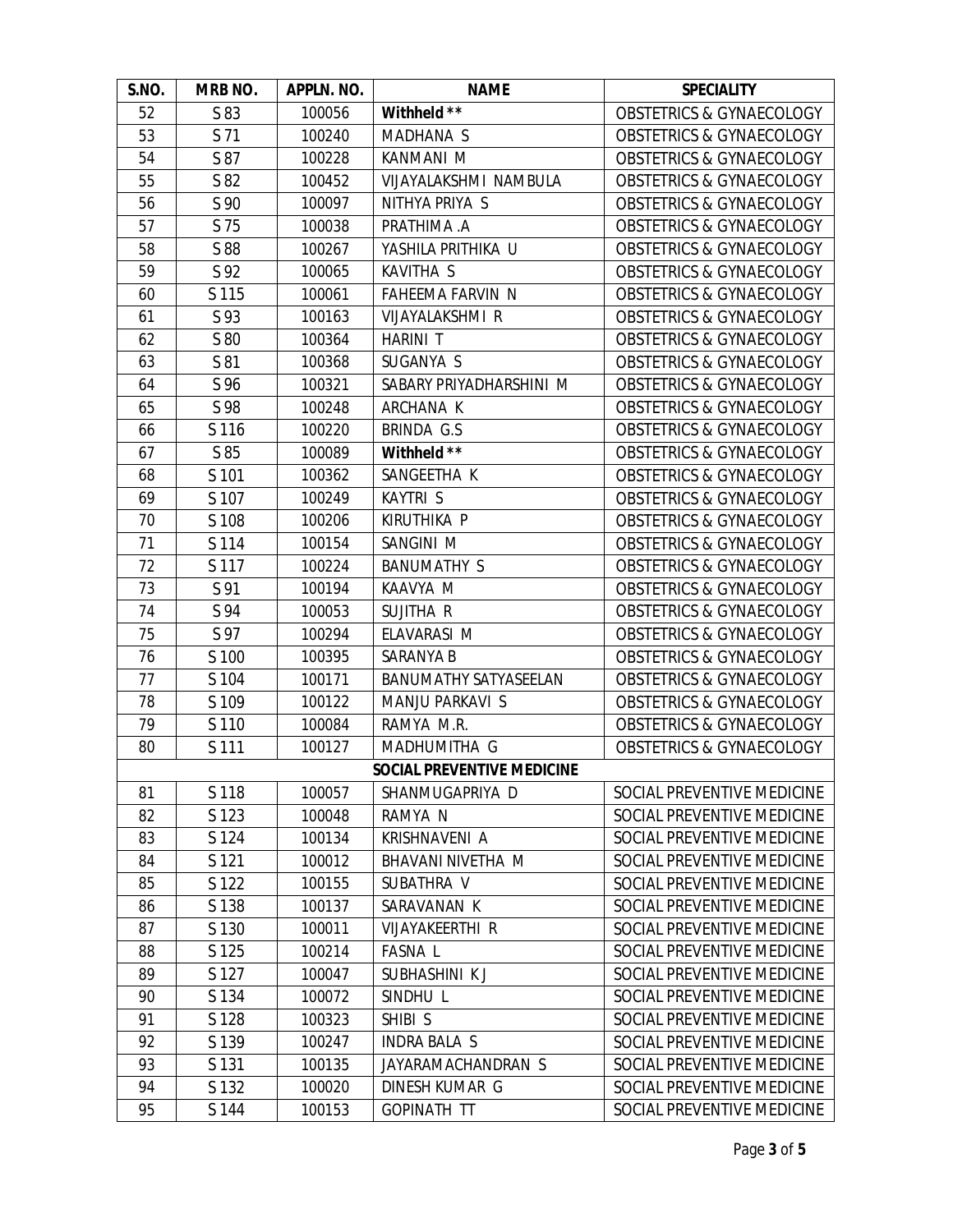| S.NO. | <b>MRB NO.</b> | APPLN, NO. | <b>NAME</b>     | <b>SPECIALITY</b>          |
|-------|----------------|------------|-----------------|----------------------------|
| 96    | S 140          | 100182     | SHREF RAMANAN K | SOCIAL PREVENTIVE MEDICINE |
| 97    | S 135          | 100176     | MANJUJI A M     | SOCIAL PREVENTIVE MEDICINE |
| 98    | S 136          | 100111     | Withheld **     | SOCIAL PREVENTIVE MEDICINE |
| 99    | S 142          | 100035     | SUGUNA A        | SOCIAL PREVENTIVE MEDICINE |

( \*\* for withheld candidates please refer Annexure –II )

### **NOTE:**

- a) The candidates have been provisionally selected based on the marks scored (in percentage upto two decimal) by the candidate in PG Degree / DNB / PG Diploma ( as the case may be) in concerned speciality, duly following the communal roster and duly following the rules of reservation of Government of Tamil Nadu. In case where the marks obtained by two or more candidates are equal, the rank among them is decided based on the date of birth.
- b) Any claims preferred by the candidates should reach within 10 days from the date of issue of this notification, and appeals received after 10 days will not be entertained.
- c) The differently Abled candidates shall fulfill the norms as per G.O.(Ms).No.20, Welfare of Differently Abled Persons (DAP.3.2) Department, dated 20.06.2018.
- d) The reservation to the posts has been made as per section 27 of Tamil Nadu Government Servants (Conditions of service) Act, 2016.
- e) The provisional selection is purely provisional subject to the outcome of the Writ Petitions relating to this recruitment, if any, pending on the files of the Hon'ble High Court, Madras / Madurai Bench of the Madras High Court.
- f) **The Appointment and posting order will be issued by the Director of Public Health and Preventive Medicine, Chennai-6 separately.**

#### **MEMBER SECRETARY**